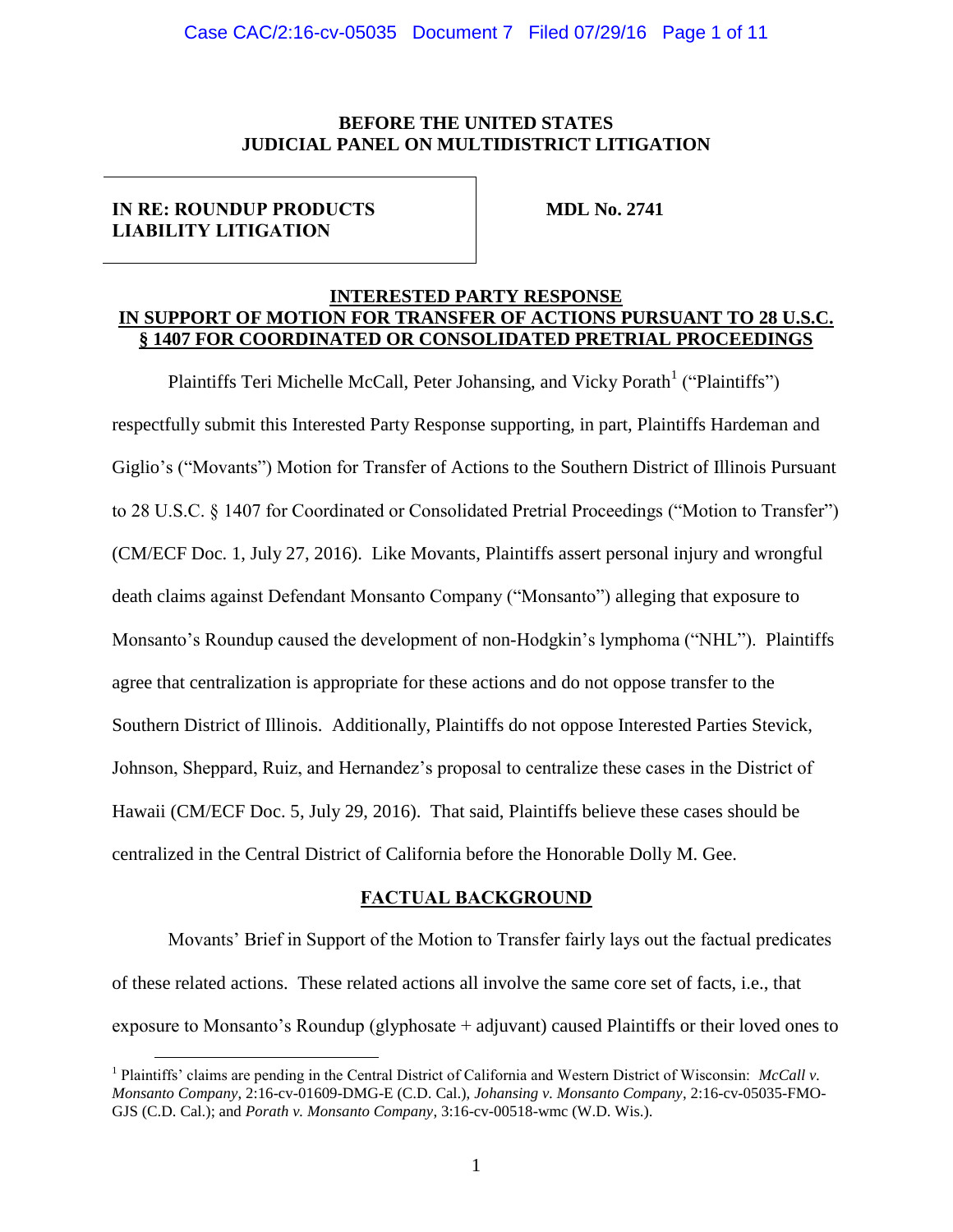#### Case CAC/2:16-cv-05035 Document 7 Filed 07/29/16 Page 2 of 11

develop NHL. There are, however, a few points that warrant additional discussion, particularly in light of the arguments and documents Monsanto has submitted in its various motions to dismiss, and which Plaintiffs expect Monsanto will raise in its opposition to Movants' motion to transfer. $^{2}$ 

In a motion to dismiss in the *McCall* case, Monsanto spent a considerable portion of its brief arguing about the merits of whether Roundup is associated with NHL. Specifically, Monsanto attempted to discredit the recent scientific consensus reached by the World Health Organization's International Agency for Research on Cancer ("IARC") that glyphosate is, more likely than not, a human carcinogen and that there is a strong association between glyphosate exposure and NHL. Additionally, Monsanto spent considerable ink citing to and discussing a document that Monsanto claims is the Environmental Protection Agency's ("EPA") "final report evaluating the carcinogenic potential of glyphosate[.]" Motion to Dismiss at 3-5, *McCall v. Monsanto Company*, 16-cv-01609-DMG-E, CM/ECF Doc. 36-1 (C.D. Cal.). Although multiple district courts have already rejected these arguments, Plaintiffs anticipate Monsanto raising them, again, here. *See, e.g.*, *Mendoza v. Monsanto Co.*, No. 116CV00406DADSMS, 2016 WL 3648966, at \*3-4 (E.D. Cal. July 8, 2016) (rejecting documents submitted by Monsanto as evidence that glyphosate is not carcinogenic).

First, as discussed in the Movants' brief, it is largely undisputed that IARC is one of the most preeminent cancer-assessment authorities in the United States and the world. Several federal and state laws specifically rely on IARC monograph assessments. For example, under the Toxic Substances Control Act of 1976, as interpreted by the EPA, "[a] chemical is

 $\overline{a}$ 

<sup>2</sup> *See Hardeman v. Monsanto Co.*, -- F. Supp. 3d. -- , No. 16-CV-00525VC, 2016 WL 1749680 (N.D. Cal. Apr. 8, 2016); *Giglio v. Monsanto Co.*, No. 15CV2279 BTM(NLS), 2016 WL 1722859 (S.D. Cal. Apr. 29, 2016); *Sheppard v. Monsanto Co.*, No. 16-00043 JMS-RLP, 2016 WL 3629074 (D. Haw. June 29, 2016); *Mendoza v. Monsanto Co.*, No. 116CV00406DADSMS, 2016 WL 3648966 (E.D. Cal. July 8, 2016); *Hernandez v. Monsanto Company*, CV 16-1988-DMG (Ex), Minute Order (C.D. Cal. July 12, 2016).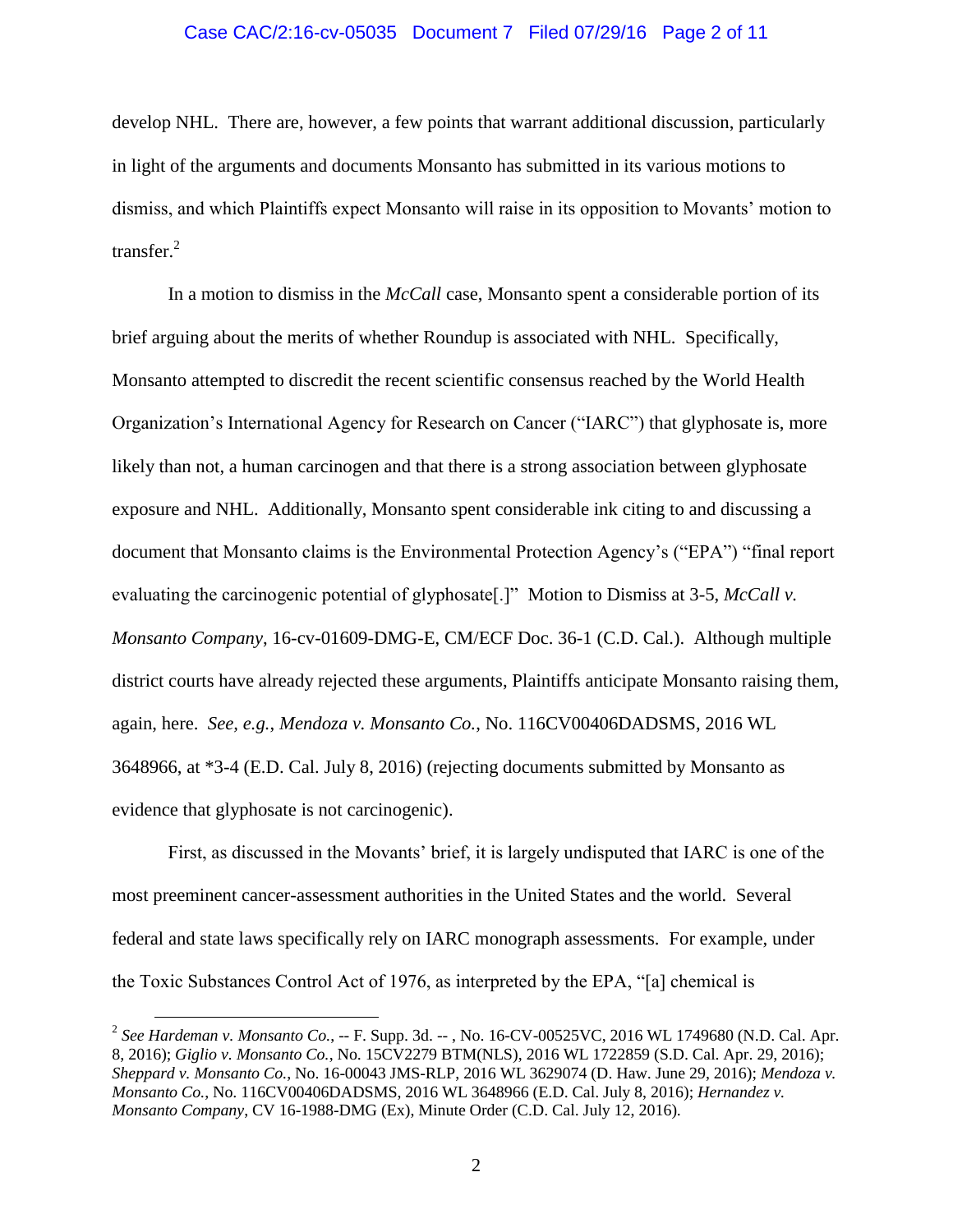## Case CAC/2:16-cv-05035 Document 7 Filed 07/29/16 Page 3 of 11

considered to be a known or potential human carcinogen, for purposes of TSCA section 12(b) export notification, if that chemical is . . . classified as . . . 'probably carcinogenic to humans' (Group 2A) . . . by the World Health Organization International Agency for Research on Cancer (IARC)[.]" 40 C.F.R. § 707.60(2)(c). Similarly, the U.S. Consumer Product Safety Commission and the Occupational Safety and Health Administration both recognize and accept the authority of IARC in assessing the potential cancer hazard of an agent. *See* 16 C.F.R. § 1500.135(a)(1)-(3) (describing similarities between IARC and EPA assessments); 29 C.F.R. § 1910.1450(b) (defining carcinogen as any substance identified as such by IARC). And, in California, by law, any substance listed as a probable carcinogen by IARC is presumed to be a carcinogen by the State of California. *See* Cal. Lab. Code § 6382(b)(1); *California Chamber of Commerce v. Brown*, 196 Cal. App. 4th 233, 242, 126 Cal. Rptr. 3d 214, 219 (Ct. App. 2011). Although IARC is not binding on a country, the agency is highly regarded by the United States and California (and Europe) as an authority in identifying cancer risks. Notably, the Federal Judicial Center ("FJC") specifically lists IARC as one "of the most well-respected and prestigious scientific bodies." Reference Manual on Scientific Evidence (Third) at 20 (2011). In discussing the IARC monograph process, the FJC explains:

IARC, a well-regarded international public health agency, evaluates the human carcinogenicity of various agents. In doing so, IARC obtains all of the relevant evidence, including animal studies as well as any human studies. On the basis of a synthesis and evaluation of that evidence, IARC publishes a monograph containing that evidence and its analysis of the evidence and provides a categorical assessment of the likelihood the agent is carcinogenic.

*Id.* at 564 n.46. Any attempt to discredit IARC should be viewed with a grain of salt.

Second, Monsanto will likely cite to and quote from a document that was posted to the EPA website on April 2016 and then promptly removed. The document, which was titled "*Cancer Assessment Document – Evaluation of the Carcinogenic Potential of Glyphosate*"

3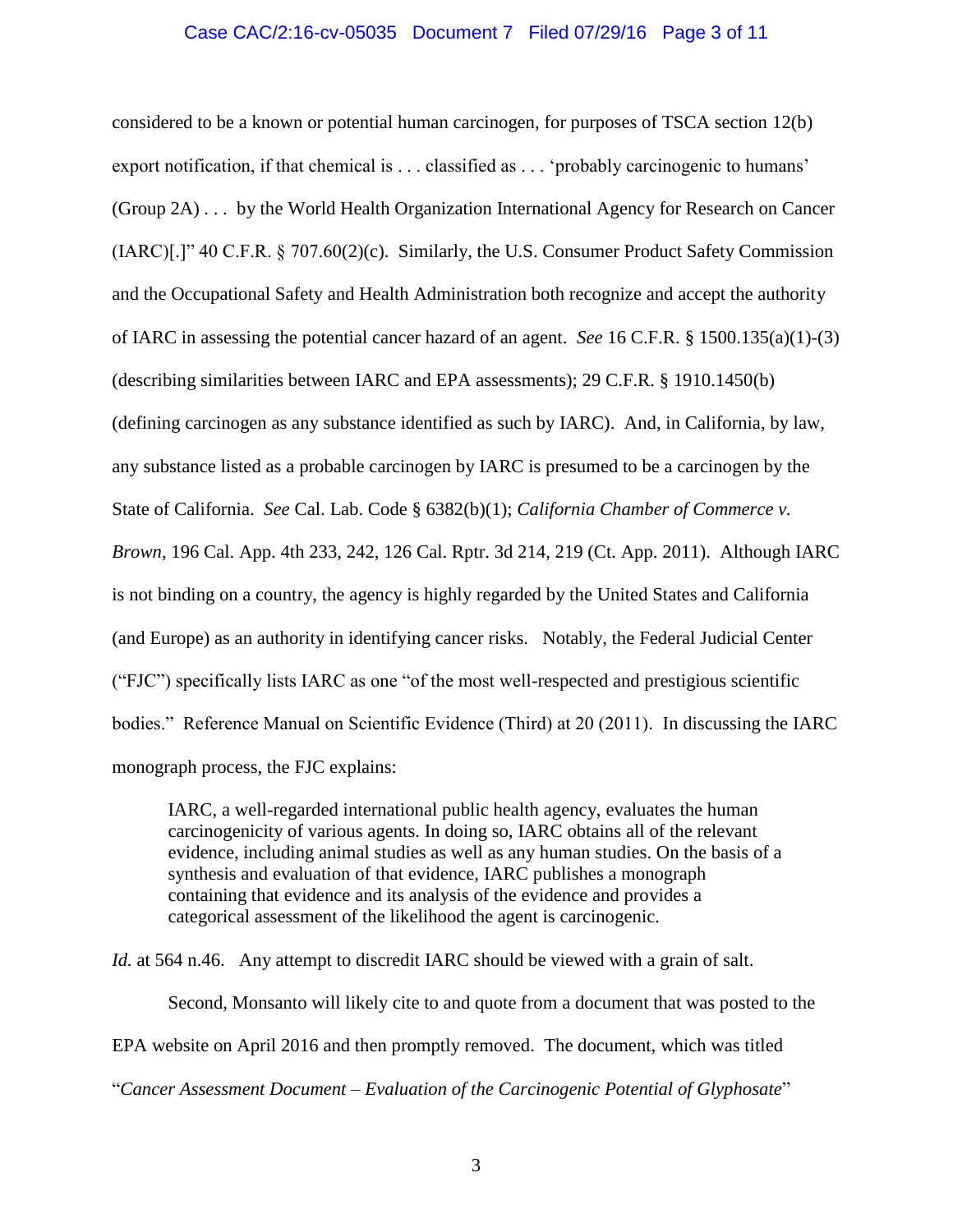#### Case CAC/2:16-cv-05035 Document 7 Filed 07/29/16 Page 4 of 11

purported to be a final report by the EPA's Cancer Assessment Review Committee, completed in October 2015. After posting the document on EPA's website, it was immediately retracted by the EPA, disclaiming the report as "not final" and asserting that the posting was "inadvertent." P.J. Huffstutter, EPA takes offline report that says glyphosate not likely carcinogenic, Reuters (May 2, 2016) *available at* [http://www.reuters.com/article/us-usa-glyphosate-epa-](http://www.reuters.com/article/us-usa-glyphosate-epa-idUSKCN0XU01K)

[idUSKCN0XU01K.](http://www.reuters.com/article/us-usa-glyphosate-epa-idUSKCN0XU01K) Notwithstanding, Monsanto has presented the document in various courts claiming that the document is evidence that glyphosate is not carcinogenic. This document, however, was expressly disavowed by the EPA, which has indicated that it intends to finalize its assessment of glyphosate, including a scientific advisory board and meeting, at some point in 2017. Should Monsanto attempt to present the document here, as it has attempted to do in the *McCall* matter, it should not only be viewed with a grain of salt, it should be entirely disregarded.

#### **ARGUMENT**

### **I. Centralization under 28 U.S.C. § 1407 Makes Sense**

 $\overline{a}$ 

Transfer is appropriate where: (A) "civil actions involving one or more common questions of fact are pending in different districts"; (B) transfer and coordination "will promote the just and efficient conduct of such actions"; and (C) transfer and coordination will serve "the convenience of parties and witnesses." 28 U.S.C. § 1407(a). All three factors governing transfer under 28 U.S.C. § 1407 support centralization here.

There are two dozen cases involving nearly identical claims involving the same product, injury, and defendant.<sup>3</sup> These cases are pending in fifteen judicial districts and are being

 $3$  As of the date of this filing, there appear to now be 24 cases nationwide—three substantially-related cases have been filed since the initial petition was lodged with the Panel: *Turner v. Monsanto Company*, 2:16-cv-00836-RJS (D. Utah, July 28, 2016); *Ricci v. Monsanto Company*, 1:16-cv-04583-JBS-AMD (D.N.J., July 29, 2016); and *Perkins v. Monsanto Company*, 8:16-cv-01410 (C.D. Cal., July 29, 2016).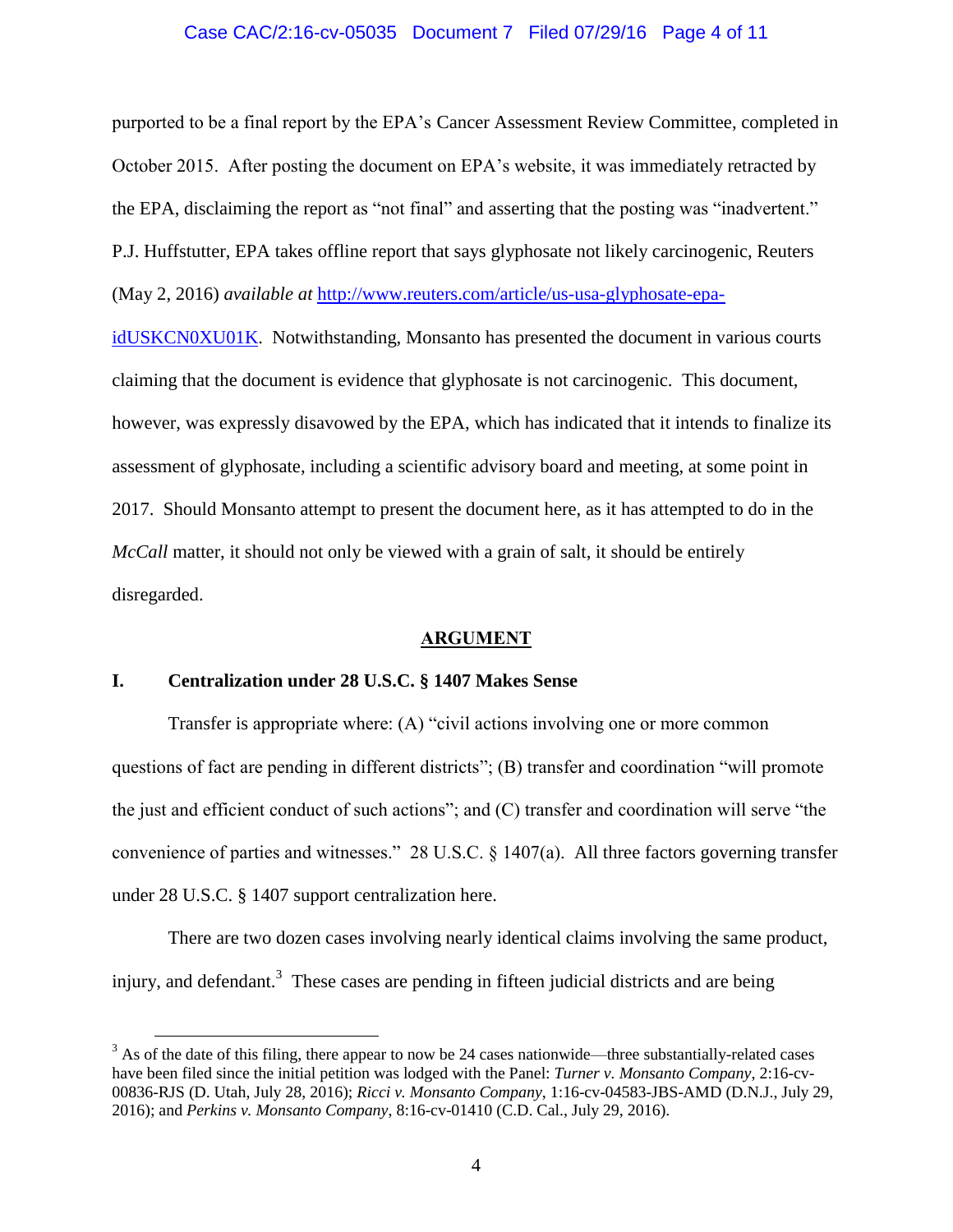#### Case CAC/2:16-cv-05035 Document 7 Filed 07/29/16 Page 5 of 11

litigated by nearly a dozen different law firms. Each case involves common issues of fact and law as demonstrated by Monsanto filing nearly identical motions to dismiss asserting the same affirmative defenses (preemption and Comment J & K of Restatement (Second) of Torts) in each case. Indeed, Monsanto has also been filing the same motion to bifurcate discovery in each case, asking each court to limit discovery and require a full *Daubert* hearing on the single issue of general causation, i.e., whether Roundup can cause NHL. There is going to be significant discovery and litigation involved that applies equally to all cases. Centralizing that effort in a single court makes sense, especially since coordination will significantly reduce costs to both Plaintiffs and Monsanto and ensure needless duplication of depositions and discovery does not burden witnesses or courts.

### **II. Voluntary Coordination Is Not an Option Since Monsanto Has Continually Refused to Work with Plaintiffs' Counsel**

Should Monsanto argue that voluntary coordination is preferable to coordination under 28 U.S.C. § 1407, Monsanto's actions in discovery thus far tell a different story. Monsanto has systematically refused to voluntary coordinate discovery across the different federal actions. This is illustrated in Monsanto's conduct in the *McCall* case.

The *McCall* matter was filed on March 9, 2016. After Monsanto entered an appearance and objected to the case being assigned to the Honorable Dolly M. Gee, Plaintiff McCall asked Monsanto whether it would agree to participate in Federal Rule of Civil Procedure 26(f) conference to begin negotiations about protective orders, electronically stored information ("ESI") protocols, and other preliminary discovery issues. *See* Exh. A, Letter from R. Brent Wisner to Richard A. Clark (Mar. 14, 2016). Monsanto stated that it would not discuss discovery matters until *after* the court ruled on a motion to dismiss Monsanto planned to file. Exh. B, Letter from Eric G. Lasker to R. Brent Wisner (Mar. 18, 2016). Notably, the same

5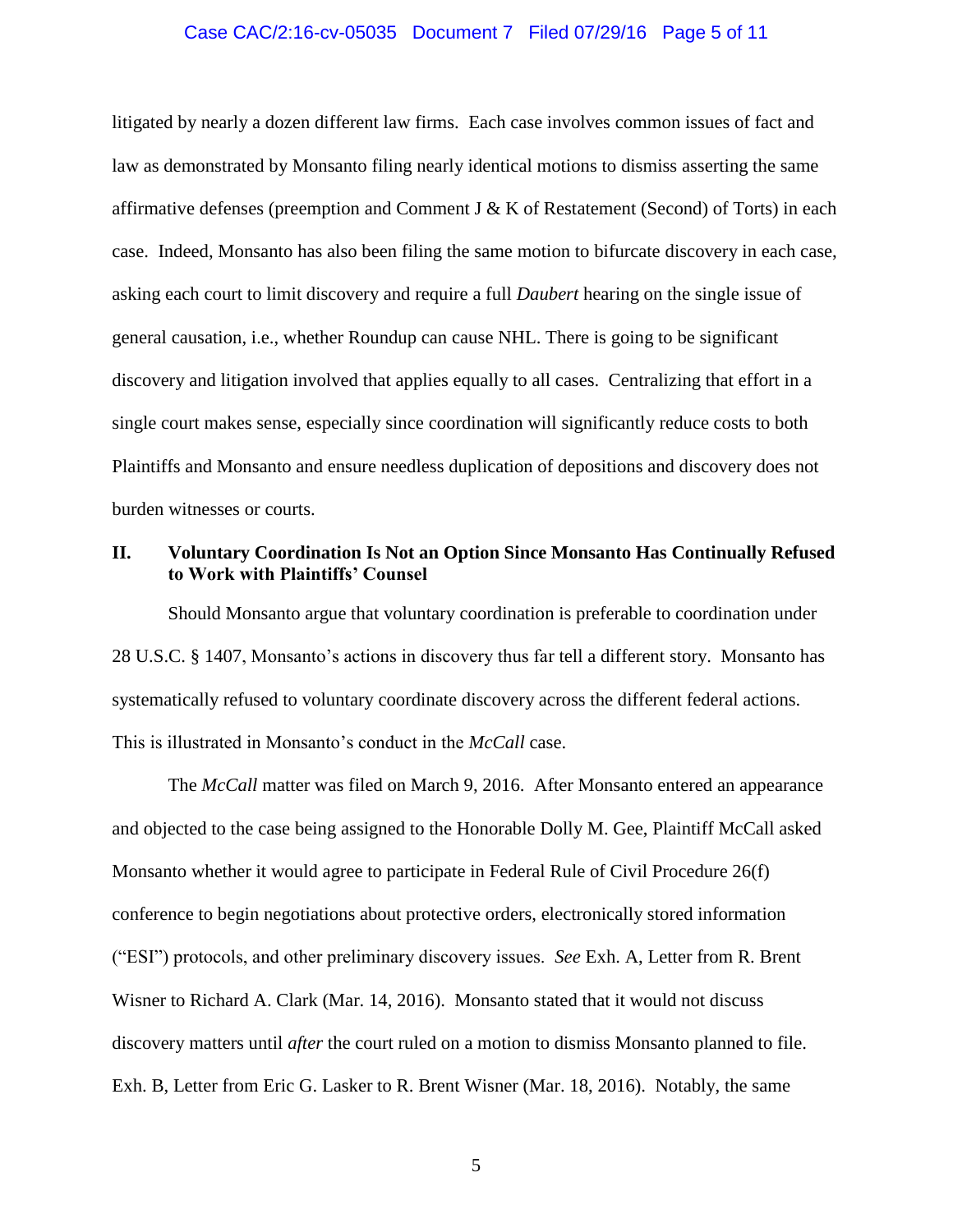#### Case CAC/2:16-cv-05035 Document 7 Filed 07/29/16 Page 6 of 11

motion to dismiss had already been denied in *Hardeman v. Monsanto Co.*, -- F. Supp. 3d. -- , No. 16-CV-00525VC, 2016 WL 1749680 (N.D. Cal. Apr. 8, 2016). This prompted Plaintiff McCall to file a motion to compel Monsanto to participate in a Rule 26(f) conference and allow discovery. Plaintiff McCall noted that discovery was commencing in the *Hardeman* matter and Plaintiffs' counsel wanted to participate in the negotiations to allow coordination. Monsanto, in turn, filed a motion to stay. The Court, however, denied both motions. *See* Exh. C, *McCall v. Monsanto Company*, CV 16-1609-DMG (Ex)**,** Civil Minutes (C.D. Cal, Apr. 29, 2016). The court explained that "motions to stay of the sort sought here are rarely sought and almost never granted" and that "the Court expects that the parties' counsel will exercise sound professional judgment to refrain from making burdensome or duplicative discovery requests, especially in a case such as this where discovery between the parties has already begun in the context of other related cases[.]" *Id.* at 3. Regarding Plaintiff McCall's motion to compel, the court held "the parties are *not required* to participate in a Rule 26(f) conference, although they may *voluntarily*  do so in order to expedite the proceedings." *Id.* at 4.

Notwithstanding the Court's admonition, Monsanto refused to allow Plaintiff McCall to participate in any ongoing discovery. For example, a corporate structure deposition was taken of Monsanto and Plaintiff McCall was not permitted to attend. Protective orders and ESI protocols have been negotiated in the *Hardeman* and *Stevick* cases, and Plaintiffs' counsel has not been consulted or allowed to participate in those negotiations. Indeed, Plaintiffs' counsel was forced to send, prior to the court's ruling on the motions regarding discovery, a letter explaining:

Since we have not been consulted on any discovery issues in this or any other Roundup case, please be advised that any discovery protocols you negotiate with other plaintiffs' counsel in other Roundup cases will not govern here. To be sure, we are willing to cooperate with Monsanto in developing discovery and search protocols. But, we have specific ideas about what is appropriate in an ESI protocol, protective order, search protocol, etc., and we will not be limited to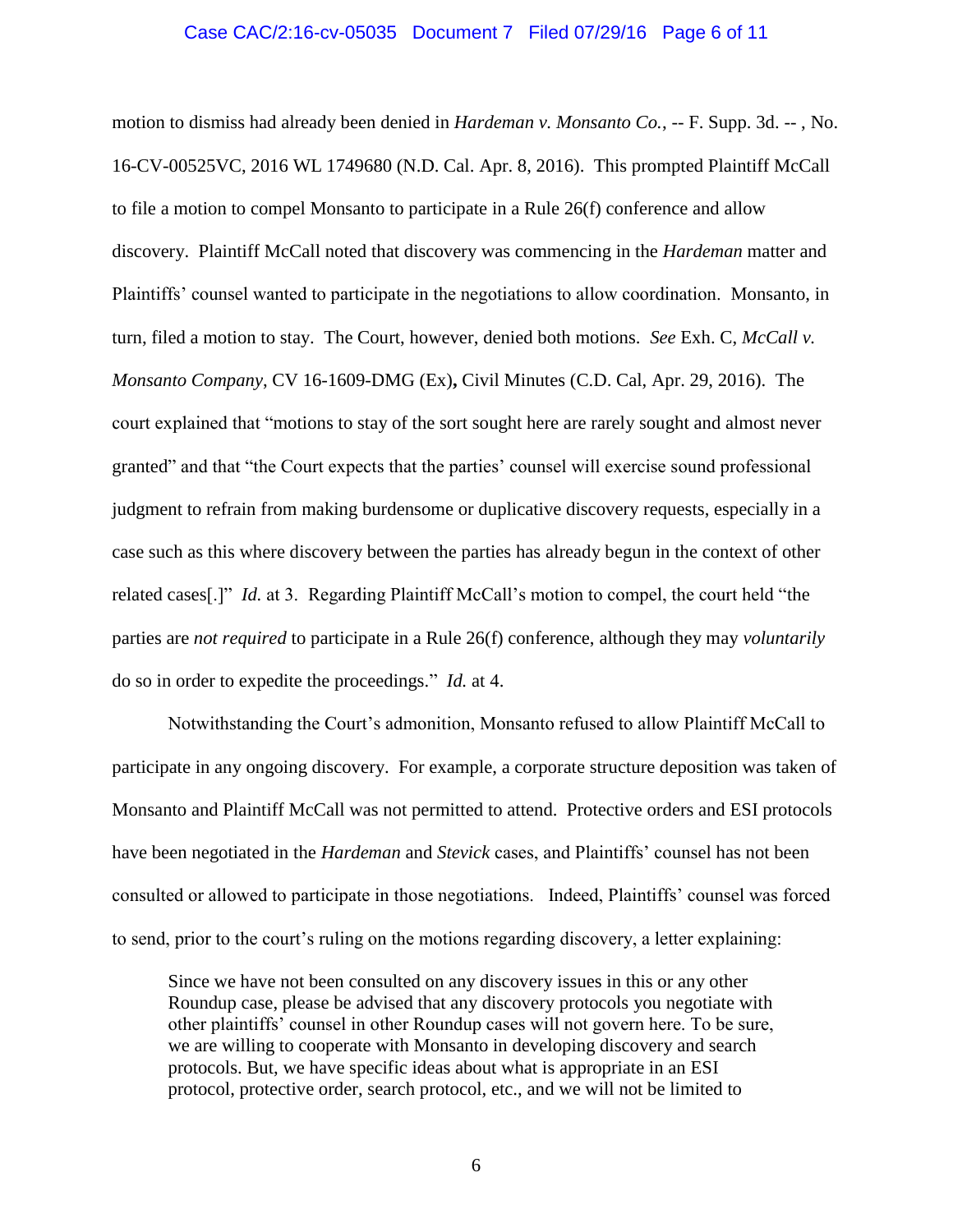whatever agreements you come to with other attorneys in other cases without our input. In other words, we will not let you limit what we will attempt to do here based on negotiations we are not part of. The fact that some other plaintiffs' counsel may have agreed to a specific search or discovery protocol in another case should not limit the discovery we intend to conduct here, particularly since you negotiated those protocols without involving us and, in fact, have specifically refused to engage in such negotiations as part of a Rule 26(f) conference.

Exh. D, Letter from R. Brent Wisner to Richard A. Clark (Apr. 20, 2016). As of the date of this filing, despite repeated requests, Monsanto has refused to coordinate discovery.

# **III. Centralization and Pretrial Coordination in the Central District of California Is Appropriate**

The selection of an appropriate transferee court is based on a balancing test of several factors, no one of which is dispositive. *See* Manual For Complex Litigation (Fourth) § 20.131 (2004) (citing Robert A. Cahn, *A Look at the Judicial Panel on Multidistrict Litigation*, 72

F.R.D. 211, 214-15 (1977)). These factors include "where the largest number of cases is pending, where discovery has occurred, where cases have progressed furthest, the site of the occurrence of the common facts, where the cost and inconvenience will be minimized, and the experience, skill, and caseloads of available judges." *Id*. While Plaintiffs do not oppose transfer to the Southern District of Illinois, as proposed by the Movants, or the District of Hawaii as proposed by Interested Parties Stevick, Johnson, Sheppard, Ruiz, and Hernandez, Plaintiffs submit that coordination in the Central District of California before the Honorable Dolly M. Gee is the most logical and convenient forum.

## **A. The Central District of California Has the First-Filed and Largest Number of Roundup Cancer Cases**

The Central District of California has the oldest and largest number of Roundup cancer cases. There are currently five (5) cases pending before judges in the Central District of California, the oldest of which was filed in 2015. The first Roundup cancer case filed in federal court was *Rubio v. Monsanto Company*, 2:15-cv-07426-DMG-E (C.D. Cal.), filed on September

7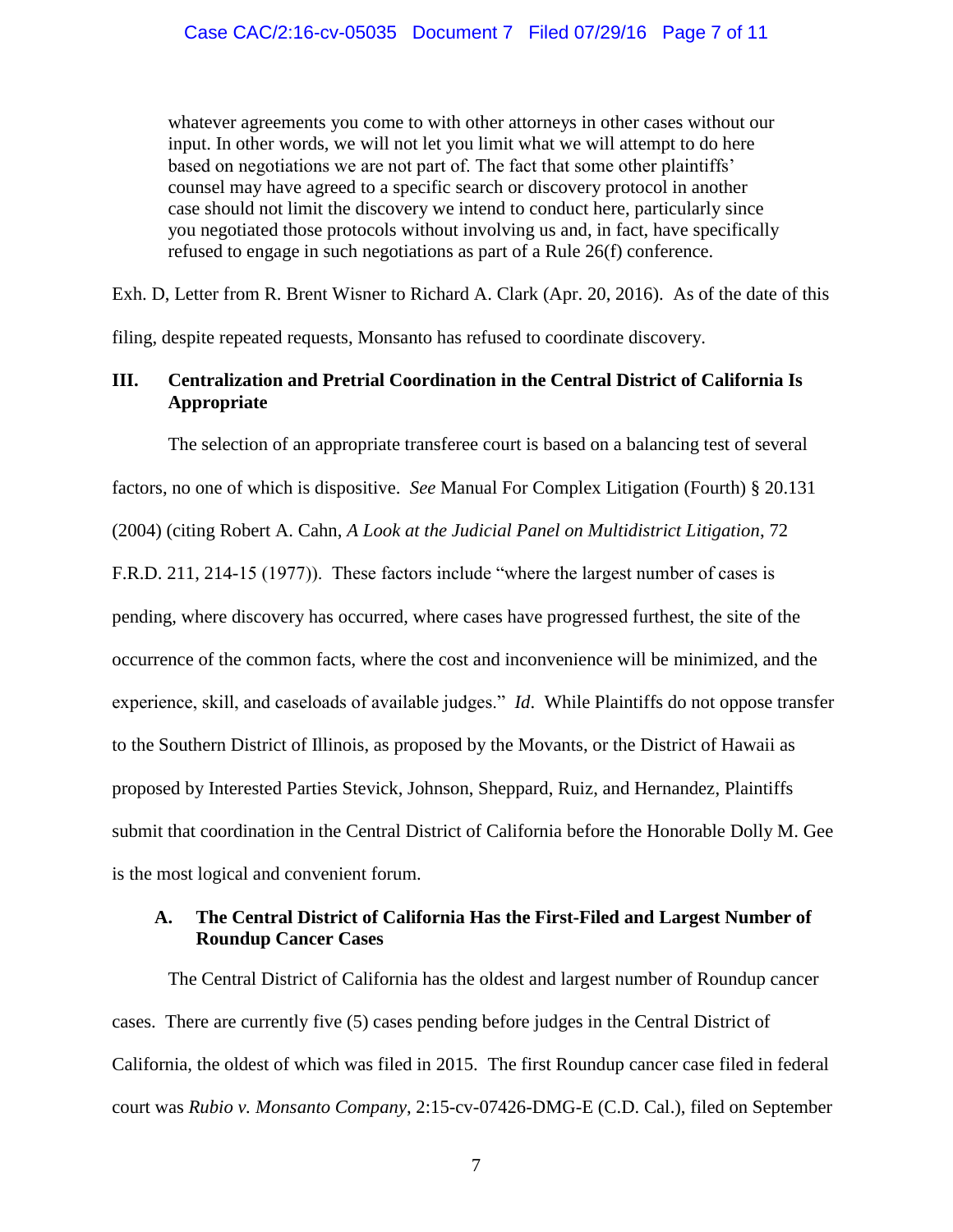# Case CAC/2:16-cv-05035 Document 7 Filed 07/29/16 Page 8 of 11

22, 2015.<sup>4</sup> Since *Rubio*, five additional cases have been filed in the Central District of California<sup>5</sup> and the court, presided over by the Honorable Dolly M. Gee, has issued several preliminary discovery orders and ruled on a motion to remand and motion to dismiss. Thus, "[t]he Central District of California is an appropriate transferee forum because the first-filed and most procedurally advanced actions are pending there." *In re Land Rover LR3 Tire Wear Products Liab. Litig.*, 598 F. Supp. 2d 1384, (Feb. 23, 2009).

## **B. The Central District of California Has the Infrastructure and Available Judge to Efficiently Manage this MDL**

The Central District of California is uniquely qualified to handle and manage this MDL. In 2013, the Central District of California had the second highest number of civil court filings and the highest number of civil court terminations.<sup>6</sup> The median time from filing to disposition for all civil cases was only 5.9 months.<sup>7</sup> *See In re Classicstar Mare Lease Litig.*, 528 F. Supp. 2d 1345, 1347 (J.P.M.L. 2007) ("[T]he district's general docket conditions permit us to make the Section 1407 assignment knowing that the court has the resources available to manage this litigation."). In addition, the number of active MDLs in the Central District of California is relatively lower than in years past and there is no active MDL before Judge Gee.<sup>8</sup> Thus, the Central District has both the infrastructure to support the coordination of these related Roundup cancer actions and a potential judge with familiarity and availability.

 $\overline{a}$ 

<sup>4</sup> The matter was ultimately severed and then transferred for proper venue to the Eastern District of California and appears on the Schedule of Actions as *Mendoza v. Monsanto Company*, 1:16-cv-00406-DAD-SMS (E.D. Cal.). <sup>5</sup> An additional case was removed to the Central District of California from state court by Monsanto, but it was subsequently remanded due to a lack of subject matter jurisdiction. *See Huerta v. Monsanto Co.*, No. EDCV16153DMGEX, 2016 WL 1532230, at \*1-3 (C.D. Cal. Apr. 15, 2016).

<sup>6</sup> *See* Administrative Office of the United States Courts, *2013 Annual Report of the Director:Judicial Business of the United States Courts,* Statistical Tables C-3 and C-4A (2014), *available at* [http://www.uscourts.gov/](http://www.uscourts.gov/%20Statistics/JudicialBusiness/2013/statistical-tables-us-district-courts-civil.aspx)  [Statistics/JudicialBusiness/2013/statistical-tables-us-district-courts-civil.aspx.](http://www.uscourts.gov/%20Statistics/JudicialBusiness/2013/statistical-tables-us-district-courts-civil.aspx) 

 $<sup>7</sup>$  *Id.* at Table C-5.</sup>

<sup>8</sup> United States Judicial Panel on Multidistrict Litigation, *MDL Statistics Report-Distribution of Pending MDL Dockets by District* (July 15, 2016), *available at* [http://www.jpml.uscourts.gov/sites/jpml/files/](www.jpml.uscourts.gov/sites/jpml/files/%20Pending_MDL_Dockets_By_District-July-15-2016.pdf)  [Pending\\_MDL\\_Dockets\\_By\\_District-July-15-2016.pdf.](www.jpml.uscourts.gov/sites/jpml/files/%20Pending_MDL_Dockets_By_District-July-15-2016.pdf)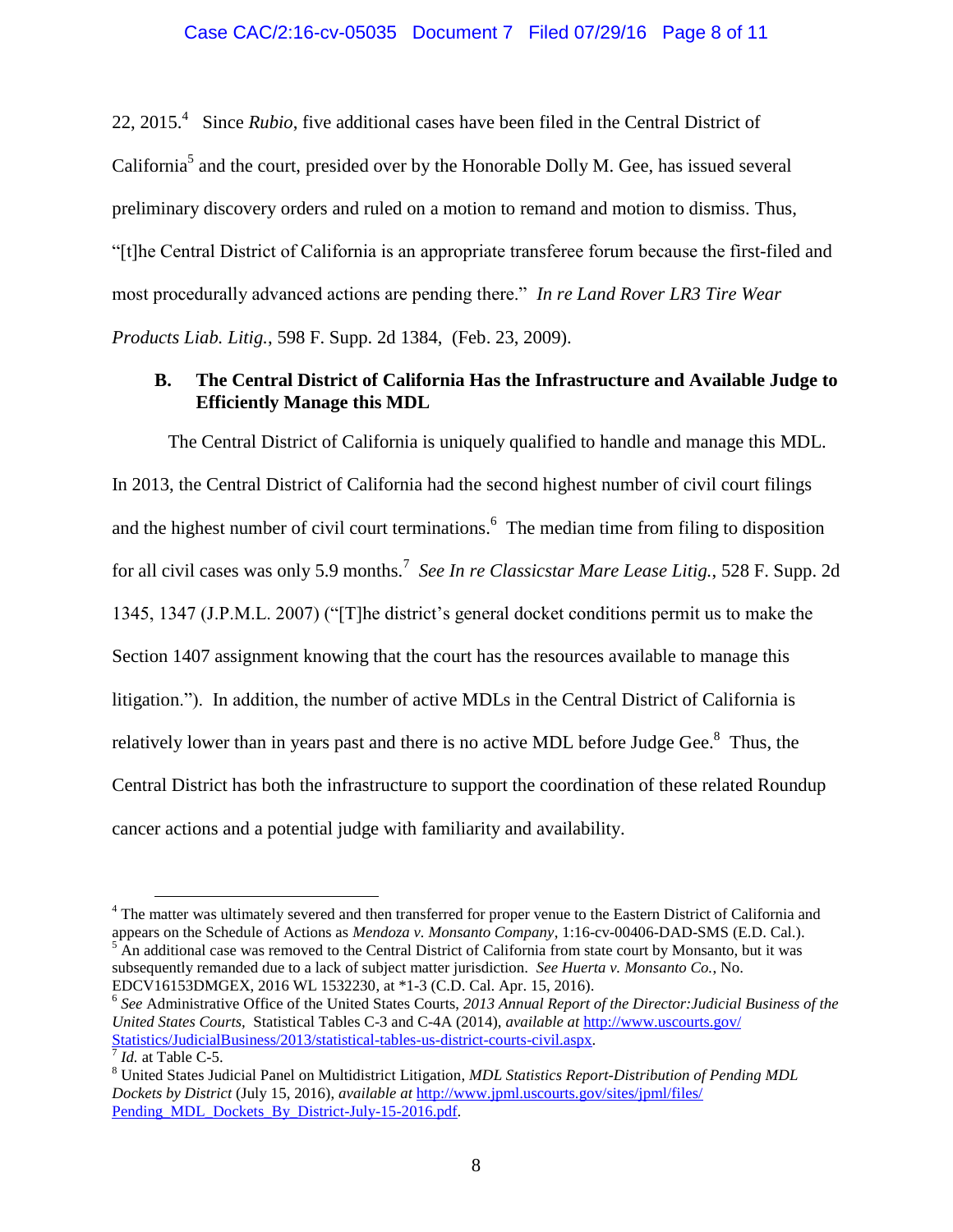## **C. The Central District of California Is an Accessible and Convenient Forum for an MDL that Has No Natural Geographic Nucleus**

The Central District of California is an accessible and convenient forum for all parties and witnesses. Plaintiffs in the currently pending actions—and in future cases that will be filed—are geographically dispersed across the country, making no single district *most* convenient to all plaintiffs. But the most cases currently on file—indeed, the most advanced cases currently reside in the Central District of California.

Practically, the Central District of California, in Los Angeles, is one of the most convenient venues in the country. Los Angeles has three major airports (Los Angeles International Airport (LAX), LA/Ontario International Airport, and John Wayne Airport) and three smaller airports (Bob Hope Airport, Palm Springs International Airport, and Long Beach Airport). LAX is a hub for United Airlines and American Airlines and handles more "origin and destination" (*i.e.,* not connecting) passengers than any other airport in the world. Los Angeles is certainly one of the easiest cities to travel to, from anywhere in the United States. Coordination of proceedings in a major metropolitan venue such as the Central District of California allows for superior access and convenience.

### **CONCLUSION**

Plaintiffs support and join the Motion to Transfer these similar actions to the Southern District of Illinois, but also believe the Court should consider, in the alternative, centralization in the Central District of California.

# Dated: July 29, 2016 **BAUM HEDLUND ARISTEI & GOLDMAN, P.C.**

/s/ R. Brent Wisner R. Brent Wisner [rbwisner@baumhedlundlaw.com](mailto:rbwisner@baumhedlundlaw.com) Michael L. Baum, Esq. [mbaum@baumhedlundlaw.com](mailto:mbaum@baumhedlundlaw.com) 12100 Wilshire Blvd., Suite 950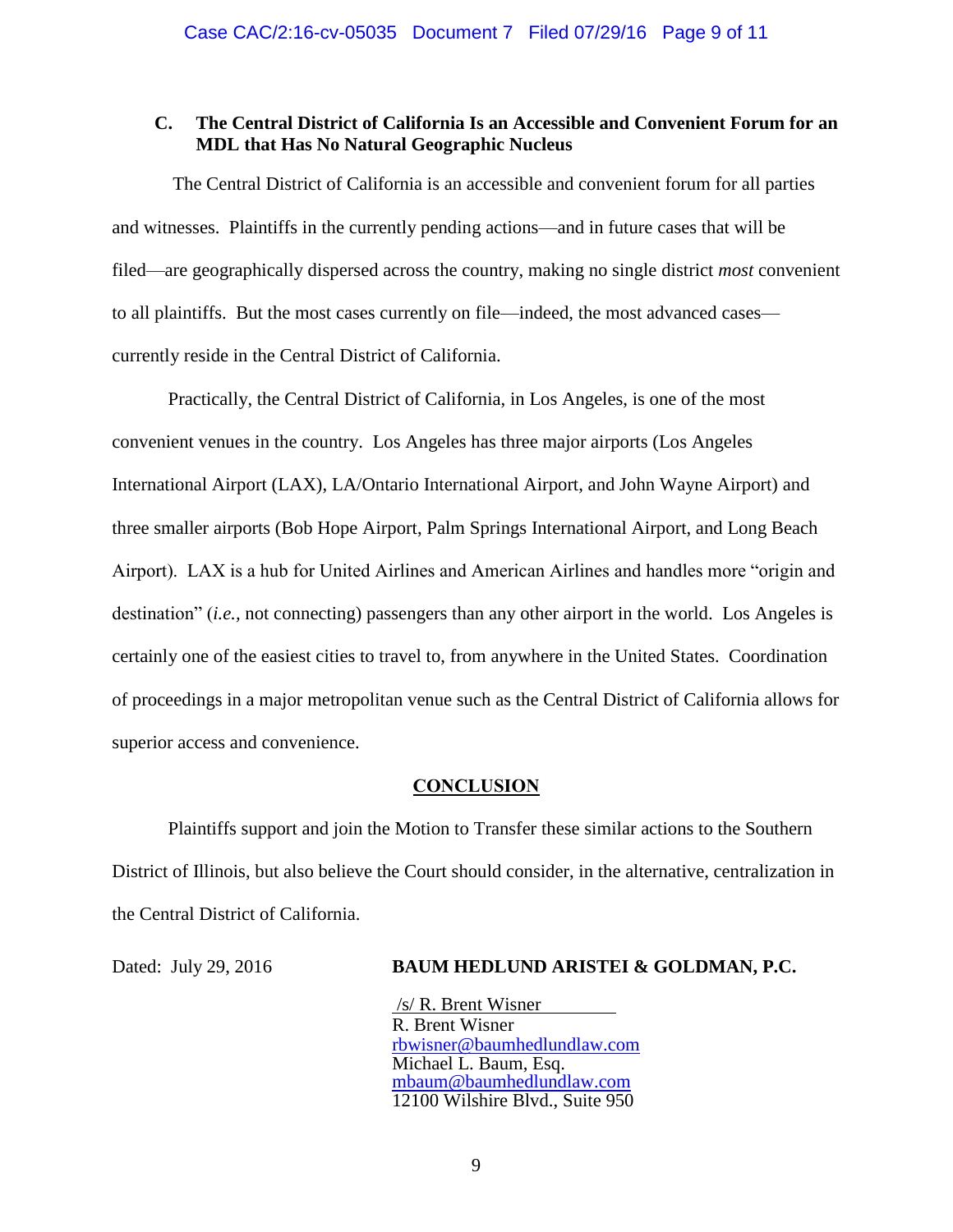Los Angeles, CA 90025 Telephone: (310) 207-3233 Facsimile: (310) 820-7444

### **KENNEDY & MADONNA, LLP**

Robert F. Kennedy, Jr., Esq. [rkennedy@kennedymadonna.com](mailto:rkennedy@kennedymadonna.com)  Kevin J. Madonna, Esq. [kmadonna@kennedymadonna.com](mailto:kmadonna@kennedymadonna.com) 48 Dewitt Mills Road Hurley, New York 12443 Telephone: (845) 481-2622 Facsimile: (845) 230-3111

*Attorneys for Plaintiffs*